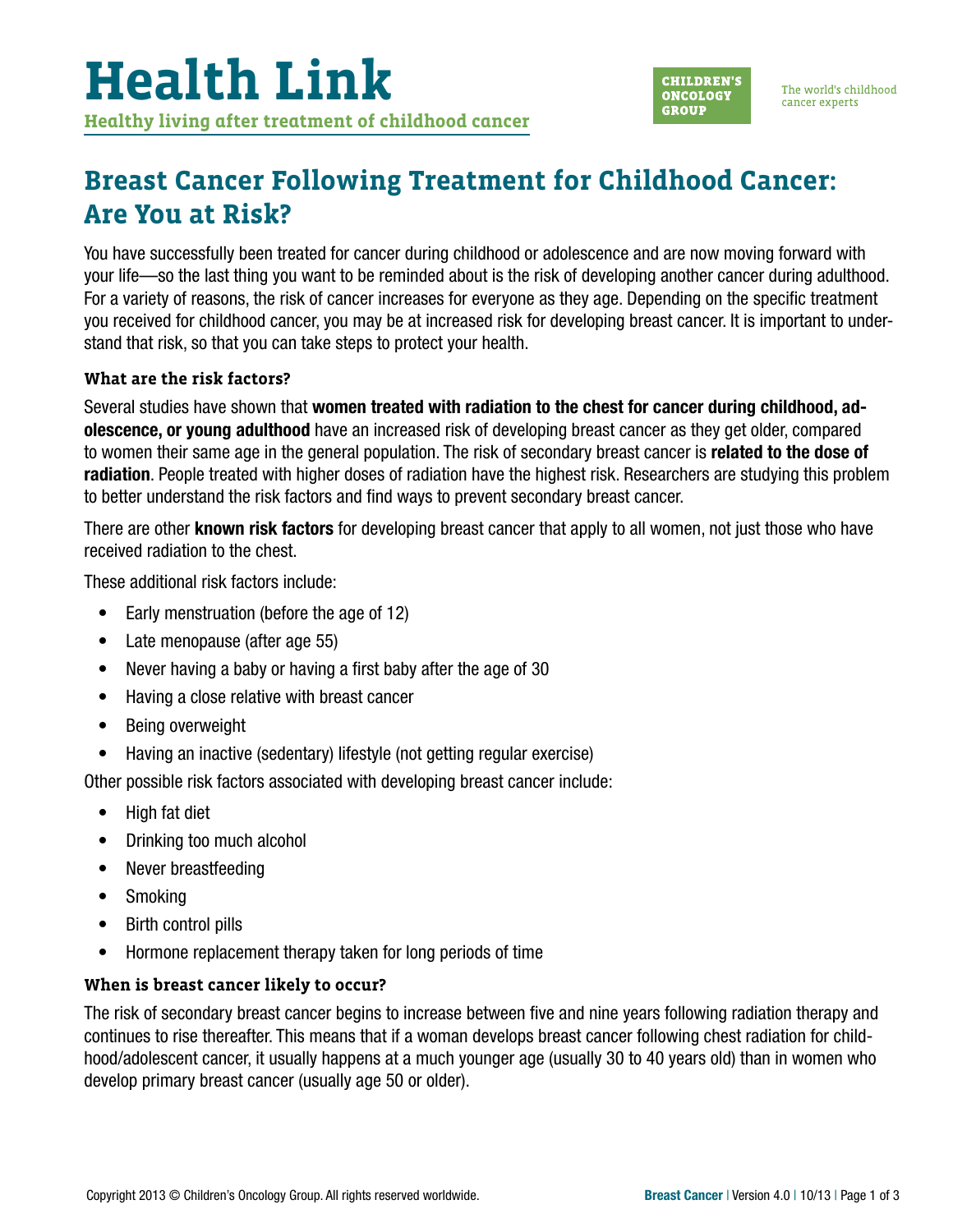#### **What can I do to protect my health?**

Most women who received radiation therapy to the chest during childhood, adolescence, or young adulthood will NOT develop breast cancer. However, if you received radiation to the chest, it's important to understand that the risk IS higher for you than it is for women your age who never received radiation. So, the best way for you to protect your health is by taking steps to closely monitor your breasts. That way, if a cancer develops, it will be detected in its earliest stages, when treatment is most effective. It is also important to tell your healthcare provider about your cancer treatment history, including the dose of chest radiation that you received. You should arrange for your healthcare provider to obtain a written summary of your cancer treatment (see related Health Link: "Introduction to Long-Term Follow-Up").

#### **What monitoring is recommended?**

If you received radiation therapy to the chest at a dose of 20 Gy (2000 cGy/rads) or higher\* during childhood, adolescence, or young adulthood, you should:

- 1. Perform monthly breast self-examination. Report any lumps or changes to your healthcare provider right away.
- 2. Have a clinical breast exam performed by your healthcare provider—at least once a year until you reach age 25—then every 6 months thereafter.
- 3. Have a yearly mammogram and breast MRI (magnetic resonance imaging test) starting at age 25 or 8 years after you received radiation (whichever comes last).

\*Note: If you received total body irradiation (TBI), your TBI dose should be added to this total.

*If your healthcare provider is not familiar with these monitoring recommendations for women who have received chest radiation during childhood, adolescence, or young adulthood, we encourage you to share this Health Link with them, and tell them that additional information is also available at [www.survivorshipguidelines.org](http://www.survivorshipguidelines.org).* 

### **What if I had a lower dose of radiation to the chest (or had total body irradiation)?**

For those treated with lower doses of radiation therapy to the chest (less than 20 Gy or 2000 cGy/rads), or for those who had total body radiation (TBI), there still may be an increased risk, but the risk is lower compared with those who received 20 Gy or more of radiation. If you received chest radiation at a dose below 20 Gy, or if you received TBI, you should ask your healthcare provider if breast cancer screening should be started earlier for you than for people who never had radiation.

#### **Is there anything else I can do to minimize the risk?**

The following lifestyle changes may help reduce the risk of developing breast cancer, and will also help you to stay as healthy as possible:

- Eat more fruits and vegetables (at least 5 servings a day are recommended).
- Exercise at least 30 minutes per day on most days of the week.
- If you are overweight, lose excess weight.
- Limit your intake of alcohol to no more than one drink per day.
- If you smoke, quit.
- If you have a baby, try to breastfeed for at least four months.
- If you need hormone replacement therapy or birth control pills, discuss the risks and benefits with your healthcare professional.